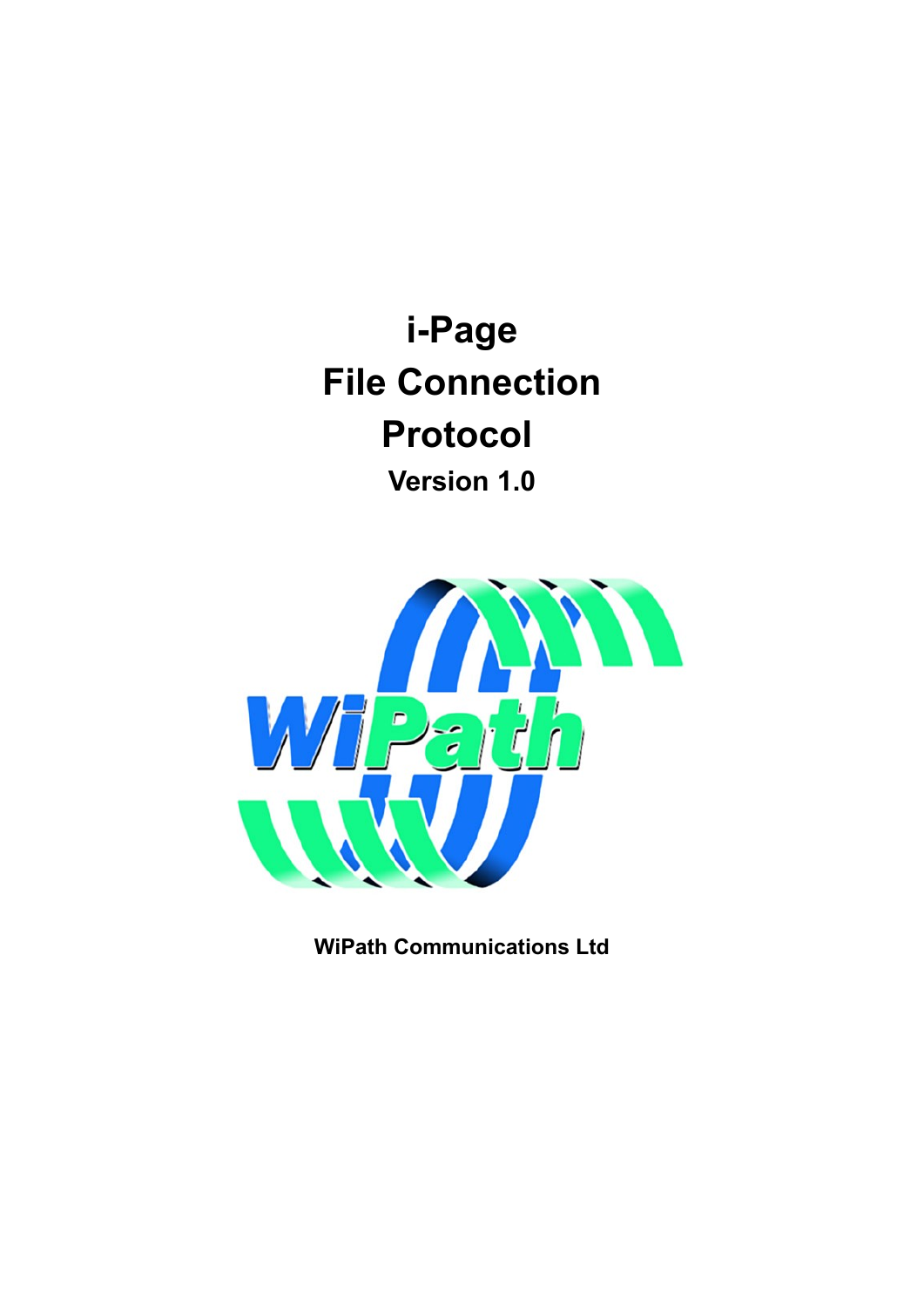## **Table of Contents**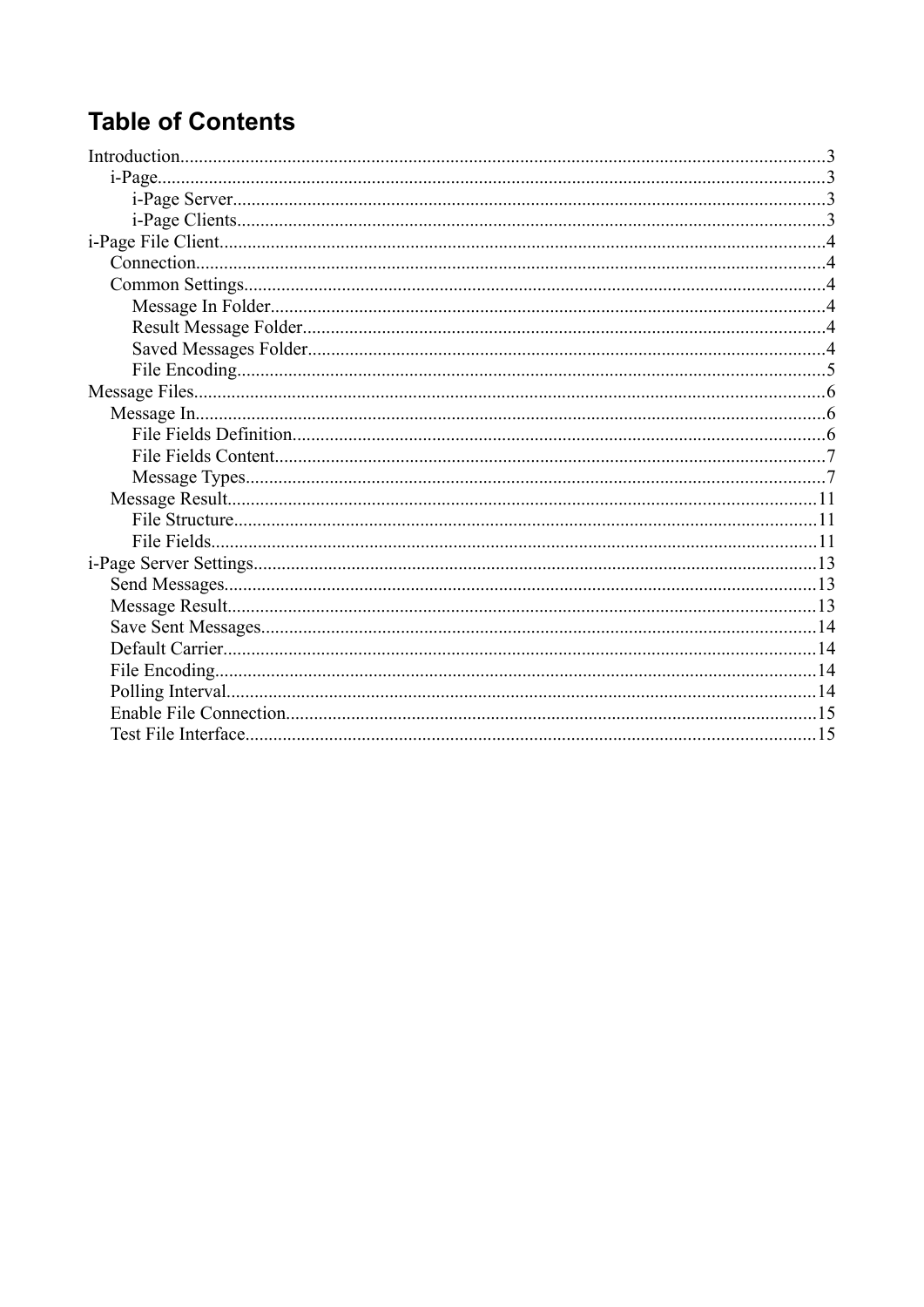# <span id="page-2-3"></span>**Introduction**

## <span id="page-2-2"></span>**i-Page**

#### **Message Dispatch Software for Paging, Text and Email Messaging**

i-Page is a communications software for the dispatching of text, SMS or email messages to a variety of wireless messaging devices. It is primarily designed for networked client/server operations.

i-Page utilizes TCP/IP, COM, Web and file interface communications between the server and clients, enabling clients on a local and/or wide area network to send messages to pagers and other text capable wireless devices such as cellular phones, MDTs, etc.

### <span id="page-2-1"></span>**i-Page Server**

The i-Page Server software is located on a centralized PC with access to the carriers to which it is to communicate. The server may have any number of carriers of various protocols and communications mediums and which may be local or remote (see Communications protocols).

Every user must have an account created on the server to be able to access the server. Levels of access are controlled by the users' rights, set by the system administrator.

Once they have an account, every user can create their own list of contacts, message templates, schedules and reports. They can also create their own contact groups to allow them to send a single message to multiple contacts in one hit. The group can consist of contacts of different types connected to different carriers.

The system administrator can create contacts, contact groups, message templates, schedules and reports that are visible to all accounts. The user can use those objects in the same way as their own, but they cannot edit or delete them.

All contacts, contact groups, message templates, schedules and reports are stored on the server.

The server provides COM, TCP/IP and file interface connection to enable clients to communicate with it. The user on the client can select a connection type suitable to them.

### <span id="page-2-0"></span>**i-Page Clients**

i-Page Server can connect simultaneously to different types of clients: local COM client, TCP/IP client, Web client, file interface client, serial port client and HTTP client. Clients may be located on the same computer as the server or anywhere on the LAN or WAN with normal access to the server. To access the server the client must complete the log on procedure. If the authentication is successful the server sends to the client all application and account settings and all the message objects (contacts, contact groups, message templates, schedules, reports) that are associated with that account. Exceptions are file and serial port clients, because they do not need authentication and cannot download any settings from the server.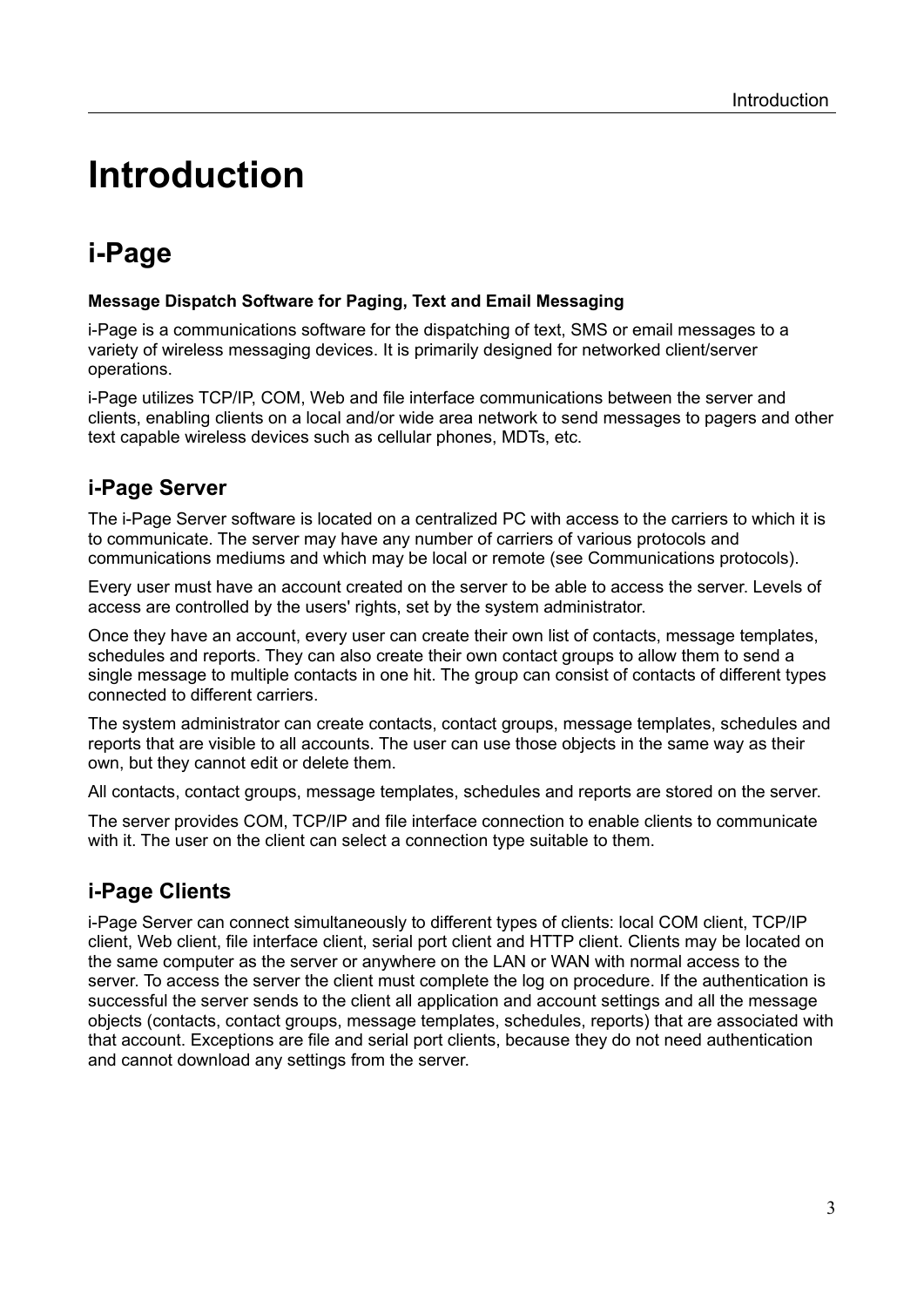# <span id="page-3-5"></span>**i-Page File Client**

An i-Page file client application is a type of the client that connects to i-Page Server through the computer file system. It can send paging, SMS and email messages and receive a result by placing and retrieving message files into and from designated folders.

## <span id="page-3-4"></span>**Connection**

Unlike other types of i-Page Server connections, the file connection is not initiated by the client. It is started by [enabling](#page-14-1) the file connection on the server.

The client does not need to pass authentication and it is logged on the server as an anonymous file client. Regardless of the number of clients that are using it, the file connection is always counted as one against the server's licensed number of connections.

Unlike in other types of i-Page Server connections, the client is not able to access and download server's settings.

In order for the file connection to work, the client and the server must agree on some common settings. This cannot be done through their communication, but has to be set separately on the client and on the server.

## <span id="page-3-3"></span>**Common Settings**

### <span id="page-3-2"></span>**Message In Folder**

The client and the server must agree on the folder in which the client will put message files for the server. These files will be retrieved by the server in a regular [polling intervals](#page-13-0), decoded and sent to the designated carrier as a paging, SMS or email message.

To set that folder on i-Page Server, see "[i-Page Server Settings – Send Messages"](#page-12-1)

The server maintains this folder and all the message files are deleted as soon as they are read by the server.

### <span id="page-3-1"></span>**Result Message Folder**

If the client wants to receive the result of the sent messages, the administrator must select the ["Return Message Result](#page-12-3)" option on i-Page Server.

The client and the server must agree on the folder in which the server will put sent message result files. These files can then be retrieved by the client to see the result of the send message.

To set that folder on i-Page Server, see "[i-Page Server Settings – Message Result"](#page-10-2).

This folder is maintained by the client. The server also has an option for the server administrator to delete files in the folder.

### <span id="page-3-0"></span>**Saved Messages Folder**

A default server's behaviour is to delete all messages from the 'message in' folder as soon as they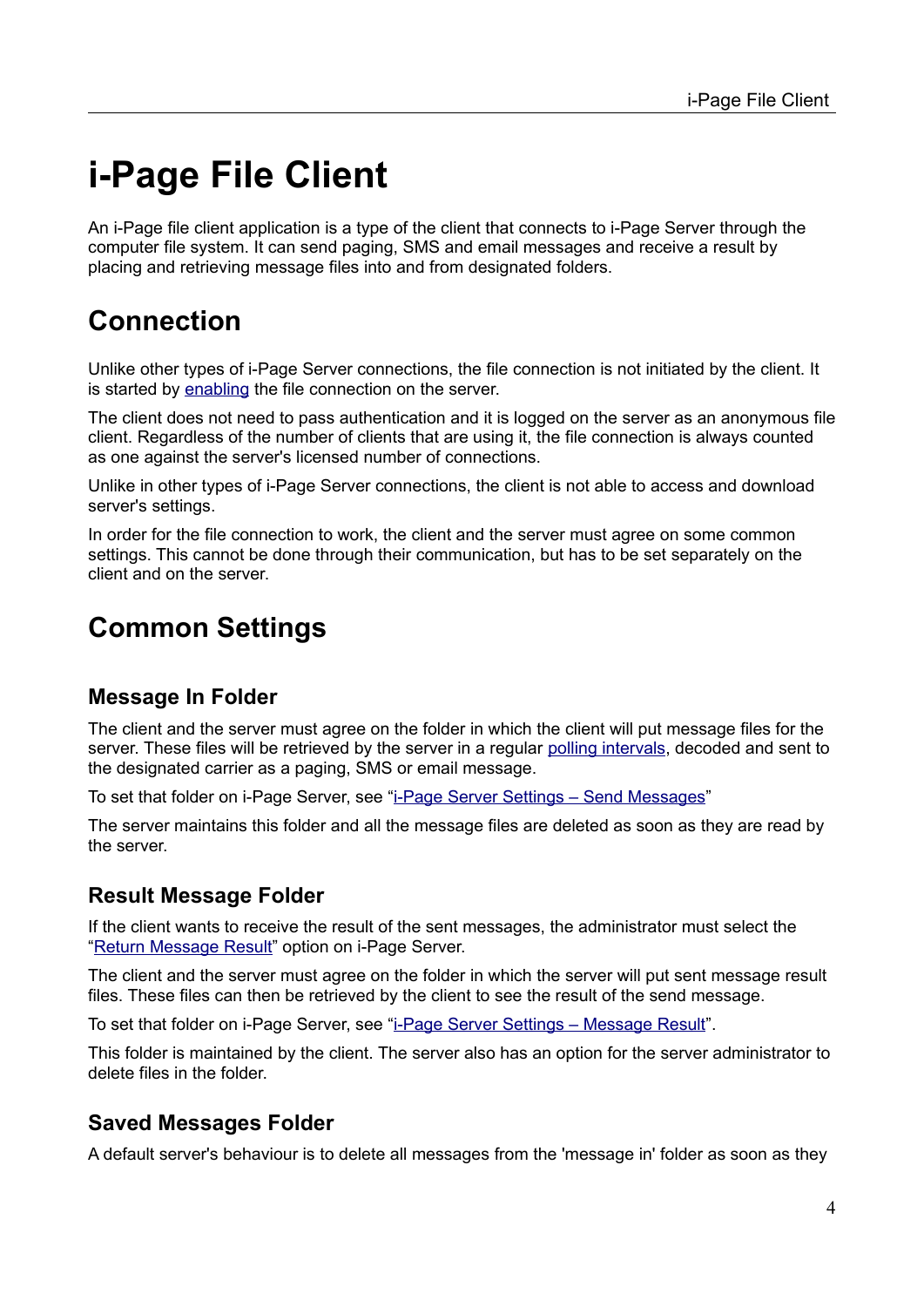are read. If the client wants to change that behaviour, the administrator must uncheck the "Delete [Send Message Files](#page-12-3)" check box on the server settings.

The client and the server must agree on the folder in which the server will move sent message files, after it reads them from the 'message in folder'.

To set that folder on i-Page Server, see "[i-Page Server Settings – Save Sent Messages](#page-13-3)"

This folder is maintained by the client. The server also has an option for the server administrator to delete files in the folder.

### <span id="page-4-0"></span>**File Encoding**

The client and the server must agree on the character encoding they are using to save and read message files.

The server is enabled for 3 types of encoding:

- ASCII
- ANSI default system code page
- UTF-8

To set the character encoding scheme on the server, see "[i-Page Server – File Encoding](#page-13-1)".

After you set the server's file character encoding, the server expects all the message files that come from the client to use the same encoding.

*Note: If the file is formatted using UTF-8, then the first 3 bytes on the first line are: 0xEF 0xBB 0xBF.*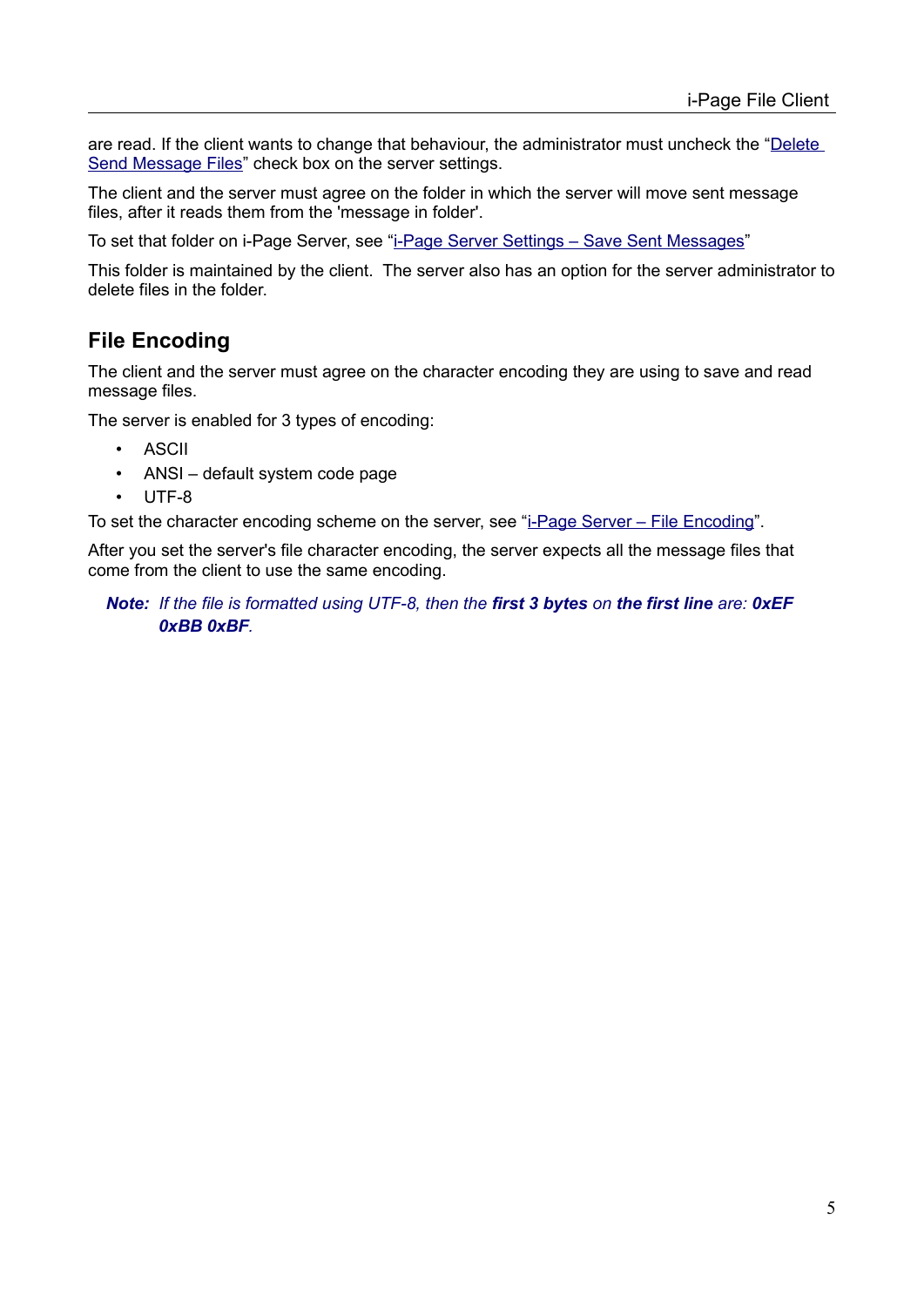# <span id="page-5-2"></span>**Message Files**

Two types of files are used in the communication between the server and its clients:

- [Message In File](#page-5-1)
- [Result Message File](#page-10-2)

Those files can be stored into three different folders:

- [Message In Folder](#page-3-2)
- [Result Message Folder](#page-3-1)
- [Save Sent Message Folder](#page-3-0)

All files that are used in communication between the server and its clients through the file communication, must follow a pre-defined format. The format and the structure of messages files are defined by this protocol.

## <span id="page-5-1"></span>**Message In**

A 'message in' is the message that a client sends to the server to be despatched to carriers as a paging, SMS or email message.

### <span id="page-5-0"></span>**File Fields Definition**

| <b>Position</b> | <b>Name</b>    | <b>Required</b> | <b>Value Required</b> |
|-----------------|----------------|-----------------|-----------------------|
| 1               | Msgld          | <b>Yes</b>      | No                    |
| $\overline{2}$  | <b>Address</b> | <b>Yes</b>      | Yes                   |
| 3               | Msg            | Yes             | Yes                   |
| 4               | Carrier        | No              | No                    |
| 5               | Subject        | <b>No</b>       | <b>No</b>             |
| 6               | Priority       | No              | No                    |
| $\overline{7}$  | Age            | No              | <b>No</b>             |

The file has 7 fields and they are defined as follows:

A required field must be present in every message.

A field with required value must have a valid value. Other fields can be empty.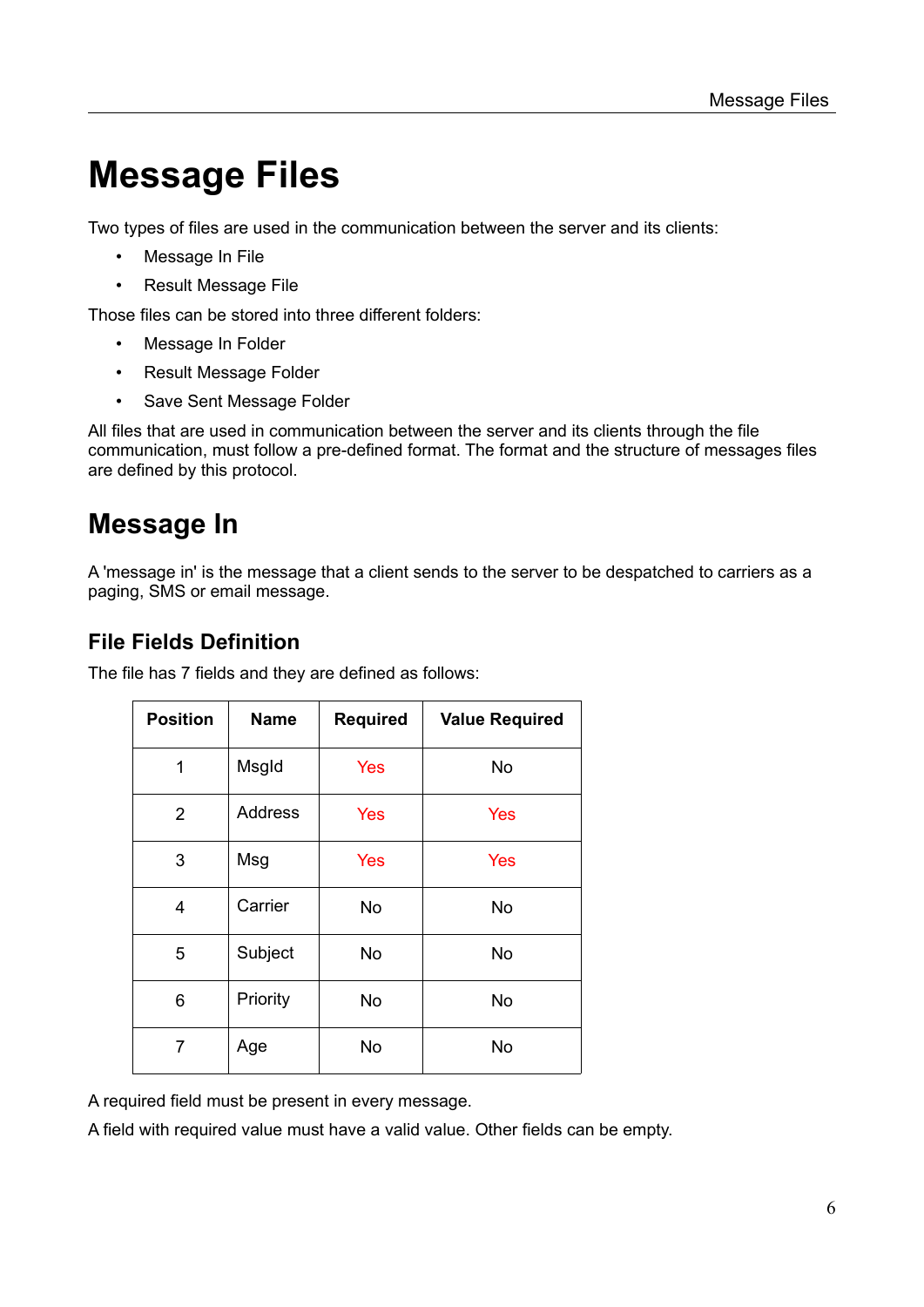### <span id="page-6-1"></span>**File Fields Content**

| <b>Name</b>    | <b>Content</b>                                                                        | <b>Values</b>                                          |
|----------------|---------------------------------------------------------------------------------------|--------------------------------------------------------|
| Msgld          | Contains a transaction id, assigned by the<br>sender                                  | Default 0                                              |
| <b>Address</b> | Pager id, mobile number or email address of<br>the receiver                           | Must have a valid value                                |
| Msg            | Actual paging, SMS or email message text                                              | Cannot be empty                                        |
| Carrier        | System assigned id of a carrier.                                                      | <b>Default:</b> carrier id set by the<br>administrator |
| Subject        | A subject of an email message                                                         | Used only for email messages                           |
| Priority       | The server's message queue priority                                                   | Default: Normal (4)                                    |
| Age            | Time in minutes that the server will keep an<br>unsent message before it is discarded | Default: 120 minutes                                   |

The message id ("MsgId") field is assigned by the client. If the client wants to follow up on the messages it sends, it can used it as a message identifier. The server always returns the same message id in the [result message.](#page-10-2)

Otherwise, it can be empty (must be present) or '0'.

#### *Warning: Negative numbers cannot be used as message identifiers. It could result in unpredictable behaviour, because the server uses negative numbers for its test messages.*

The message field ("Msg") can contain any character found in the selected [encoding character set](#page-4-0).

If the message field contains a comma or a double-quote character, it must be enclosed in doublequotes. In that case any double-quote in the message must be duplicated.

If the message contains line breaks characters (*CRLF*), they must be replaced with "*\n"* (without quotes).

### <span id="page-6-0"></span>**Message Types**

The server accepts 5 different types of messages:

- **1.** [Complete With Header](#page-7-1)
- **2.** [Partial With Header](#page-7-0)
- **3.** [Complete Without Header](#page-8-1)
- **4.** [Partial without Header](#page-8-0)
- **5.** [Basic Message](#page-9-0)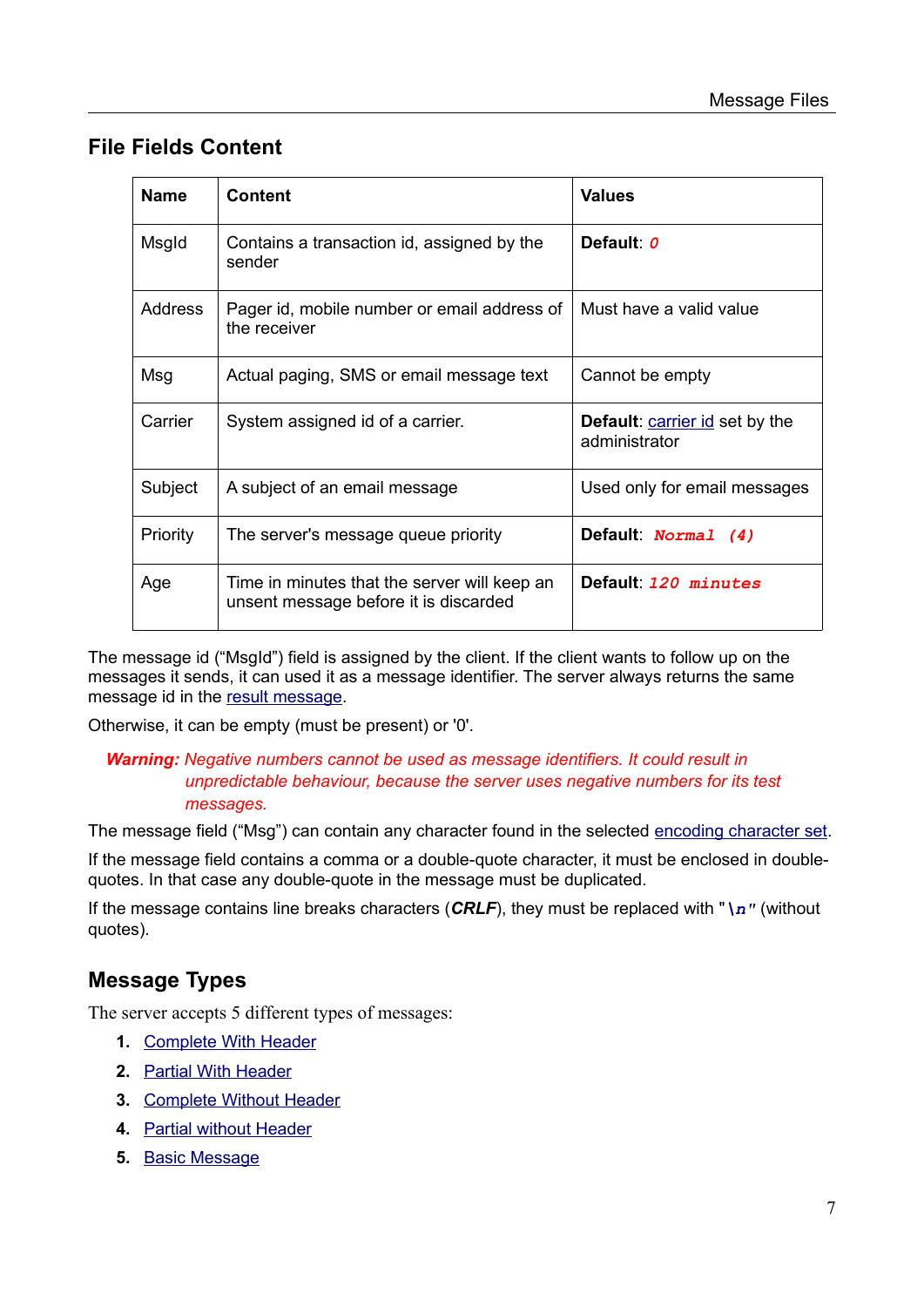#### <span id="page-7-1"></span>**Complete With Header**

File has two lines of text, delimited by line break characters – *CR* (*0xD*; *#13*) *LF*(*0xA*; *#10*)

The first line is a file header, and contains [names of the fields,](#page-5-0) delimited with the comma character '*,*' (*0x2C, #44*)

All field names must be present

The second line contains [fields values](#page-6-1), delimited with the comma character '*,*' (*0x2C, #44*)

All field values must be present, but some of them can contain empty values

Fields can be entered in any order, but the header field names position must correspond to the position of their respective field values

#### *Example*

"Subject" field is empty *MsgId,Address,Msg,Carrier,Subject,Priority,Age<CRLF> 456,1234567,"Hello world, from ""WiPath"" and 'kiwi' programmers.",2,,4,120*  All fields have values *MsgId,Address,Msg,Carrier,Subject,Priority,Age<CRLF> 456,john@company.com,"Hello world, from ""WiPath"" and 'kiwi' programmers.",4,Hello Message,4,120*

#### <span id="page-7-0"></span>**Partial With Header**

File has two lines of text, delimited by line break characters – *CR* (*0xD*; *#13*) *LF*(*0xA*; *#10*)

The first line is a file header, and contains [names of the fields,](#page-5-0) delimited with the comma character '*,*' (*0x2C, #44*)

Only required field names must be present and all other are optional and depend on the user's choice

The second line contains [fields values](#page-6-1), delimited with the comma character '*,*' (*0x2C, #44*)

All field values, which names appear in the header must be present, but some of them can contain empty values

Fields can be entered in any order, but the header field names position must correspond to the position of their respective field values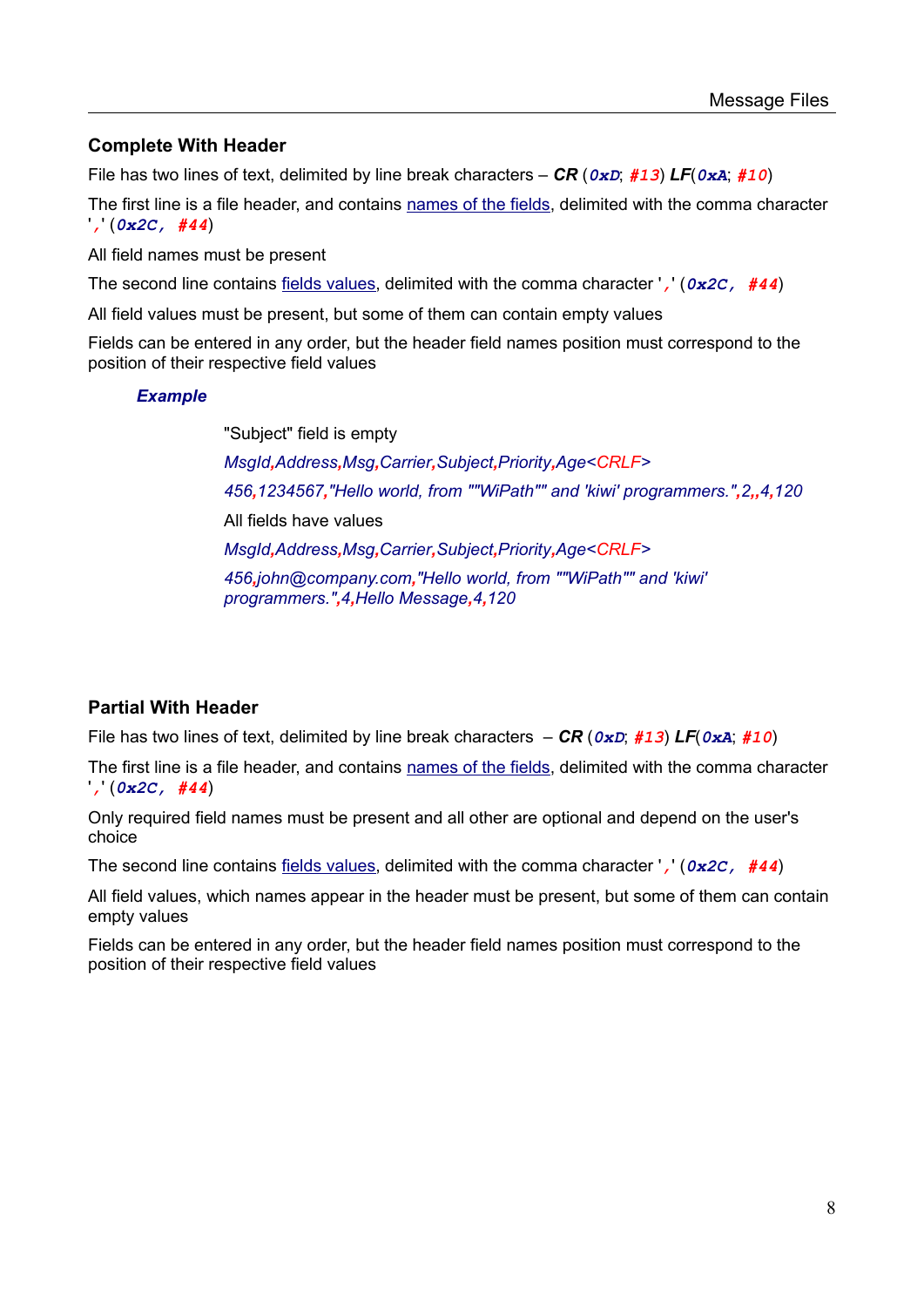#### *Example*

"Subject" and "Age" fields are missing *MsgId,Address,Msg,Carrier,Priority<CRLF> 456,1234567,"Hello world, from ""WiPath"" and 'kiwi' programmers.",2,4* "Priority" and "Carrier" fields are missing *MsgId,Address,Msg,Subject,Age<CRLF> 456,john@company.com,"Hello world, from ""WiPath"" and 'kiwi' programmers.",Hello Message,120*

#### <span id="page-8-1"></span>**Complete Without Header**

File has only one line of text.

The line contains [fields values,](#page-6-1) delimited with the comma character '*,*' (*0x2C, #44*) All field values must be present, but some of them can contain empty values Field position must be the same as defined in ["File Fields Definition](#page-5-0)"

#### *Example*

"Subject", "Priority" and "Age" fields are present but they do not have value *456,1234567,"Hello world, from ""WiPath"" programmers.",2,,,*

All fields have value *456,john@company.com,"Hello world, from ""WiPath"" and 'kiwi' programmers.",4,Hello Message,4,120*

#### <span id="page-8-0"></span>**Partial Without Header**

File has only one line of text

The line contains [fields values,](#page-6-1) delimited with the comma character '*,*' (**0x2C - #44**)

Only required field values must be present and all others are optional and depend on the user's choice

Field position must be the same as defined in ["File Fields Definition](#page-5-0)"

If a value for a field is entered, all other fields that precede it must be present (even if empty).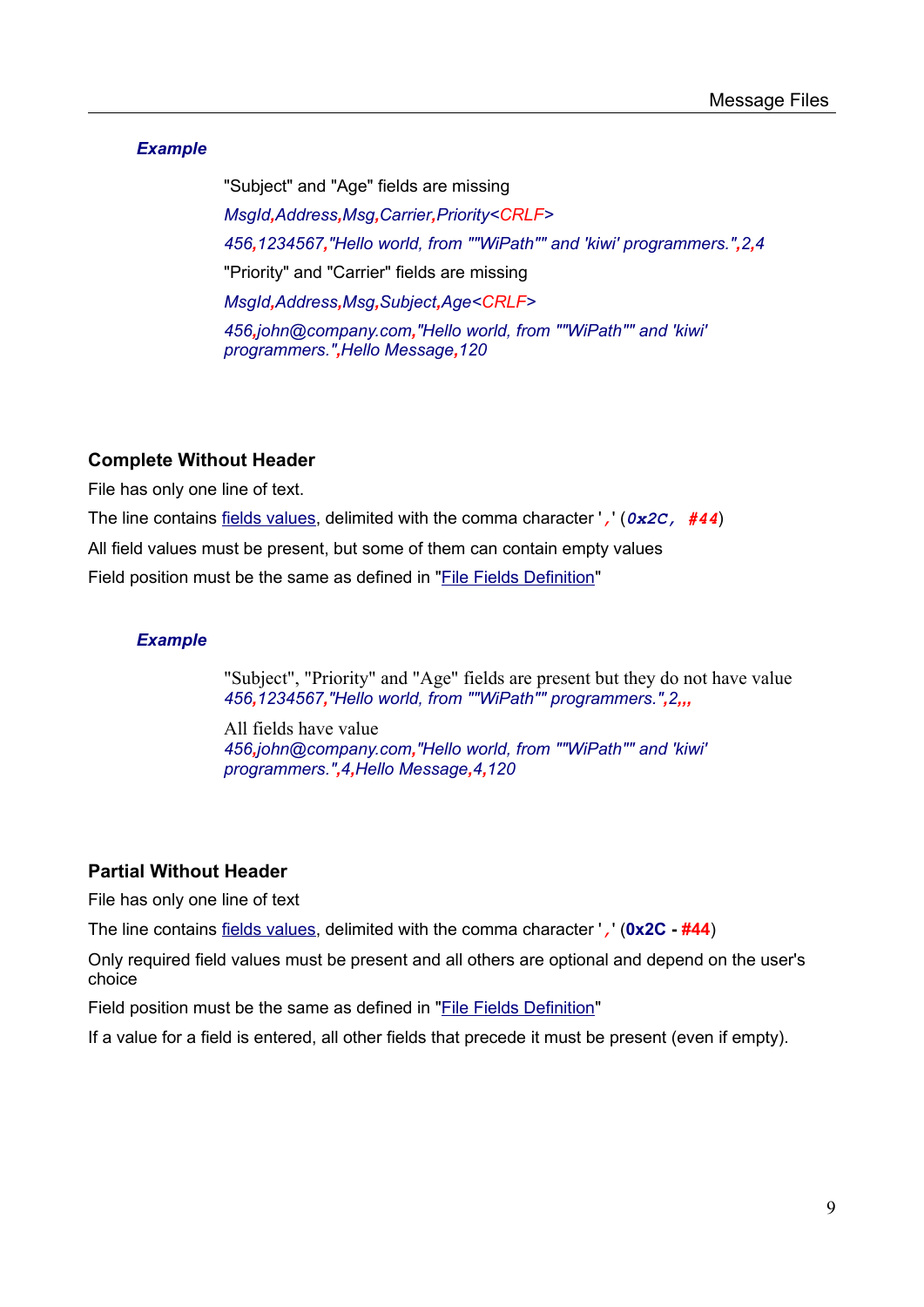#### *Example*

"Subject" and "Priority" and "Age" fields are not shown because they do not have value

*456,1234567,"Hello world, from ""WiPath"" and 'kiwi' programmers.",2*

"Subject" and "Priority" fields do not have a value, but must be present because the "Age" field, which comes after them, has a value

*456,john@company.com,"Hello world, from ""WiPath"" and 'kiwi' programmers.",4,,,120*

#### <span id="page-9-0"></span>**Basic Message**

File has only one line of text The line contains [fields values,](#page-6-1) delimited with the comma character '*,*' (*0x2C, #44*) Only required field values are present (**MsgId**, **Address**, **Msg**). Field position must be the same as defined in ["File Fields Definition](#page-5-0)"

#### *Example*

Only required fields are present and have values *456,1234567,"Hello world, from ""WiPath"" and 'kiwi' programmers."* Only required fields are present, but "MsgId" does not have a value *,john@company.com,"Hello world, from ""WiPath"" and 'kiwi' programmers.",4,,,120*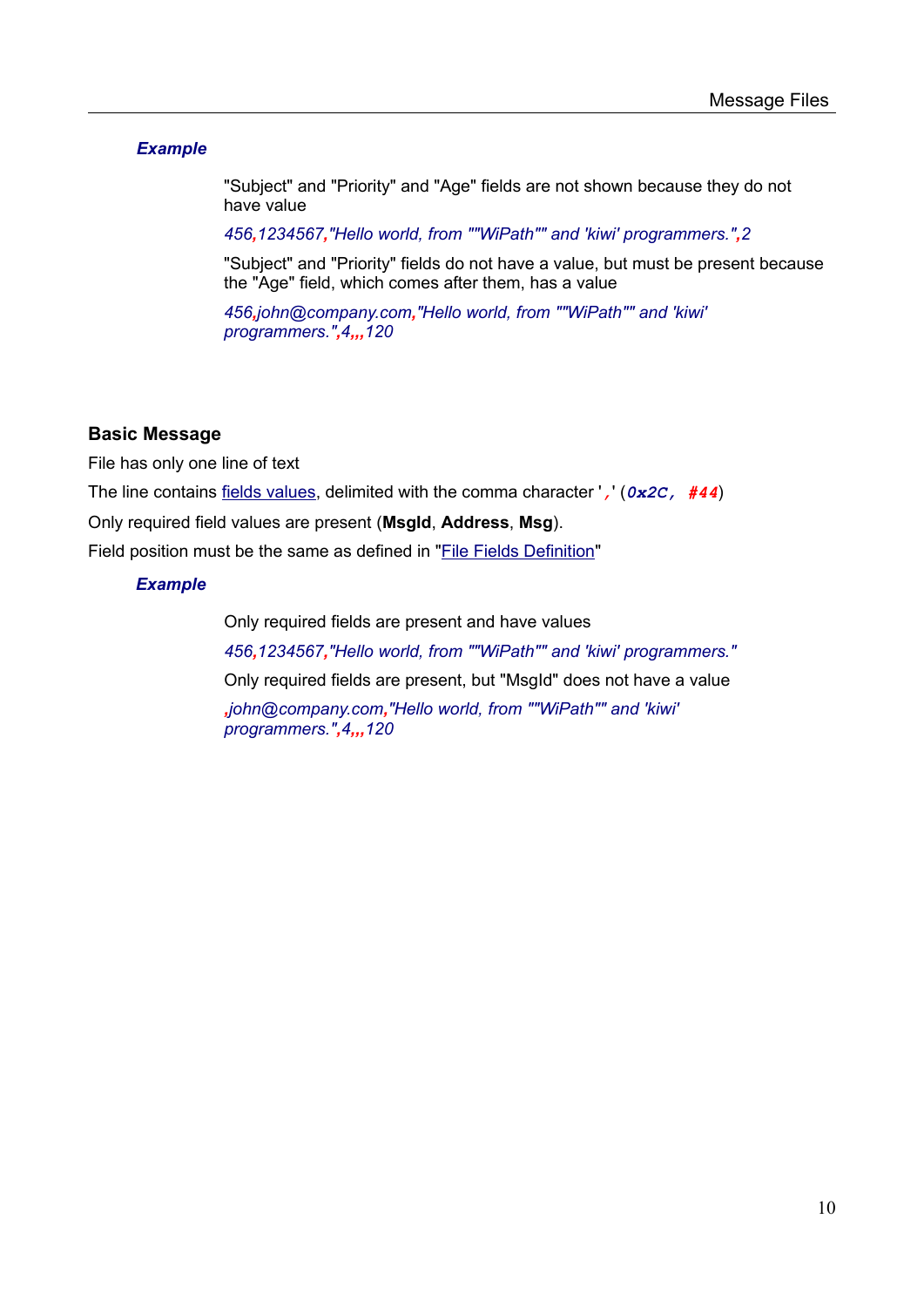## <span id="page-10-2"></span>**Message Result**

A 'message result' is the message that the server returns to a client as a result of the message previously sent by the client.

If the user has selected the option to receive a result of the send message operation, the server creates a file and place it in the designated folder.

### <span id="page-10-1"></span>**File Structure**

File has two lines of text, delimited by line break characters – *CR* (*0xD*; *#13*) *LF*(*0xA*; *#10*)

The first line is a file header, and contains names of the fields, delimited with the comma character '*,*' (*0x2C, #44*)

All field names are present

The second line contains fields values, delimited with the comma character '*,*' (*0x2C, #44*)

All field values are present, and all of them contain valid values.

Fields are always entered in the defined order, and the header field names position corresponds to the position of their respective field values

### <span id="page-10-0"></span>**File Fields**

The file has 7 fields and they are defined as follows:

| <b>Position</b> | <b>Name</b>         | <b>Field Content</b>                                                                       |
|-----------------|---------------------|--------------------------------------------------------------------------------------------|
| 1               | Msgld               | The same transaction id, that the client has assigned in<br>the message sent to the server |
| $\overline{2}$  | Address             | Address of the receiver that the message was sent to                                       |
| 3               | Msg                 | Actual paging, SMS or email message text                                                   |
| 4               | <b>ResultCode</b>   | System code for the result of the send operation                                           |
| 5               | ResultText          | User friendly description of the result of the send<br>operation                           |
| 6               | <b>DateReceived</b> | Date when the server received the message from the<br>client                               |
| 7               | <b>DateSent</b>     | Date when the message was sent to a carrier or error<br>was returned to the client         |

All fields are present in every message and they have valid values.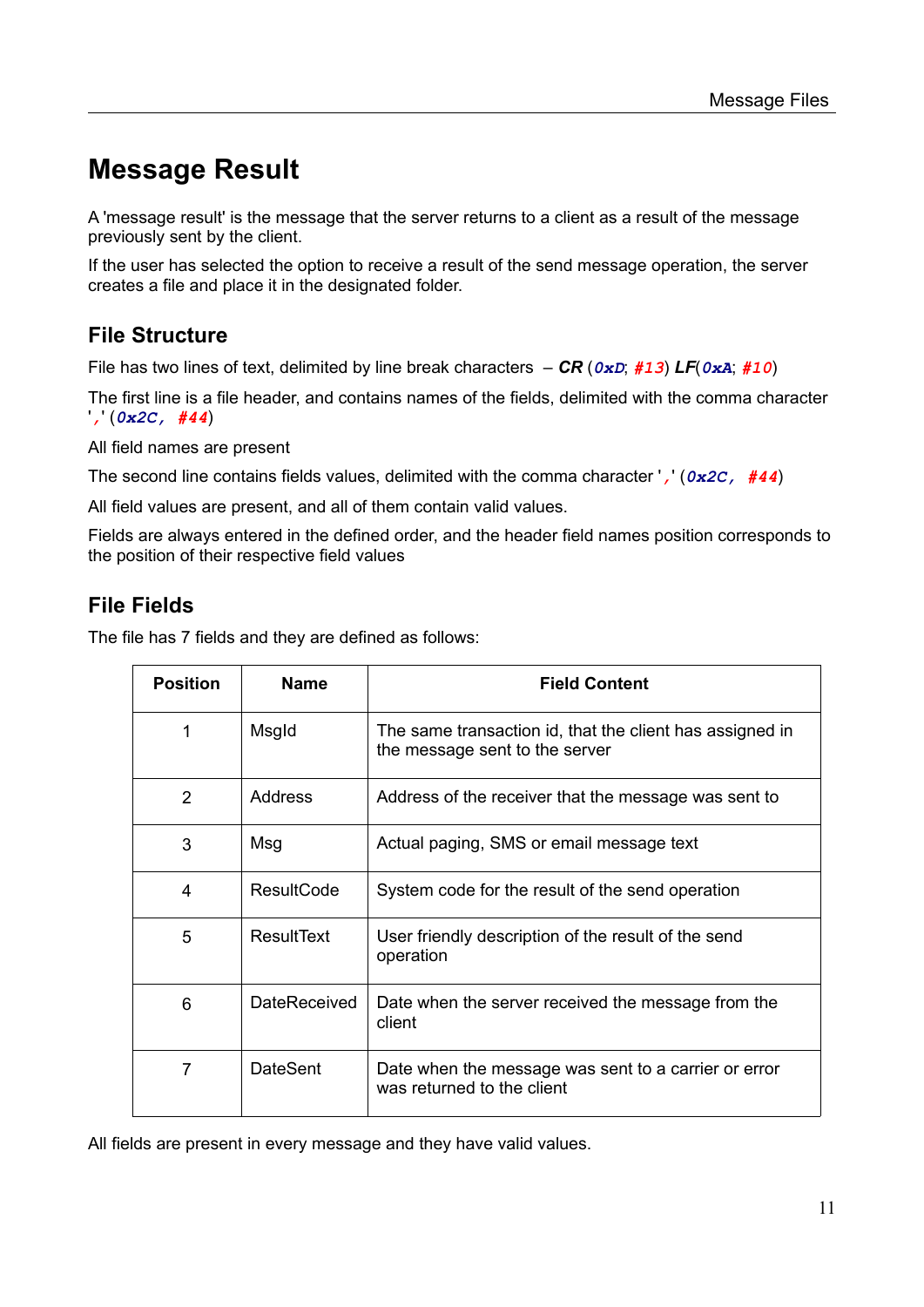The message field may contain any character contained in the selected [encoding character set.](#page-4-0)

If the message field contains a comma or a double-quote character, it will be enclosed in doublequotes. In that case any double-quote in the message will be duplicated.

If the message contains line breaks characters (*CRLF*), they are replaced with "*\n*" (without quotes).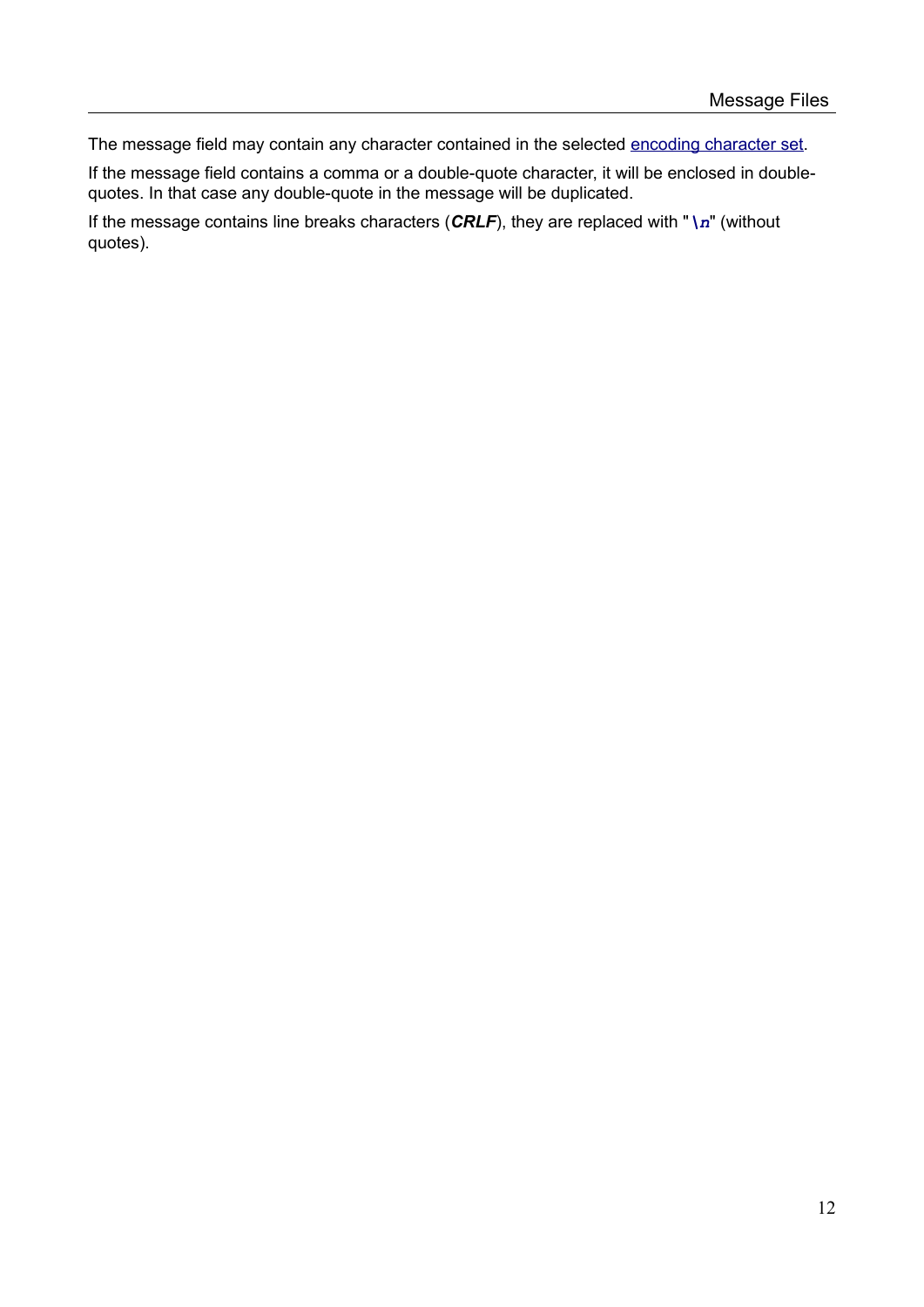# <span id="page-12-2"></span>**i-Page Server Settings**

Any client application can connect to i-Page Server through the file system. It can send paging, SMS and email messages and receive a result by placing and retrieving message files into and from designated folders.

To set the file interface connection, right-click on the i-Page Server icon in the system try and form the pop up menu select the "**System | Set System**" item. On the "Edit System" dialog select the "**File Interface**" item on the left-hand side of the dialog.

<span id="page-12-3"></span>

| i-Page Server - Edit System - File Interface                                                               |                                                                                                                                                                                                                               |                                                  |                                                                                 |
|------------------------------------------------------------------------------------------------------------|-------------------------------------------------------------------------------------------------------------------------------------------------------------------------------------------------------------------------------|--------------------------------------------------|---------------------------------------------------------------------------------|
| <b>TCP Connection</b><br><b>D</b> File Interface<br>- System Options<br>■ System Messages<br>తే System Log | <b>√</b> Enabled<br>Message In Folder:<br>D:\IPageProject\Msgln\<br>Return Message Result<br>Message Out Folder:<br>D:\IPageProject\MsgOut\<br>Delete Sent Message File<br>Move File to Folder:<br>D:\IPageProject\MsgStored\ | Q<br>Q<br>Q                                      | $\bigcirc$ Help<br>$\Box$ Default<br>X Delete<br><b>⊘</b> Cancel<br><b>Test</b> |
|                                                                                                            | Default Carrier:<br><b>TAP Direct</b><br>Polling Interval (sec):<br>≑<br>15                                                                                                                                                   | Carrier Id:<br>з<br>File Character Set:<br>ASCII | <b>■</b> Save<br>$\Box$ Close                                                   |

## <span id="page-12-1"></span>**Send Messages**

To send a message, place a file with the message into the "[Message In Folder"](#page-3-2). For the format of the message file, see ["Message Files – Message In](#page-5-1)"

To set the folder, either type the full path to the folder into the "Message In Folder" control or click on the 'find' icon  $\mathbb Q$  inside the control and find the folder through the usual "Browse For Folder" dialog.

## <span id="page-12-0"></span>**Message Result**

If you want to receive a file with the send message result, check the "Return Message Result" check box. For the format of the result message file, see ["Message Files – Message Result](#page-10-2)"

To set the folder in which files with result messages will be placed, either type the full path to the folder into the "Message Out Folder" control or click on the 'find' icon  $\mathbb Q$  inside the control and find the folder through the usual "Browse For Folder" dialog.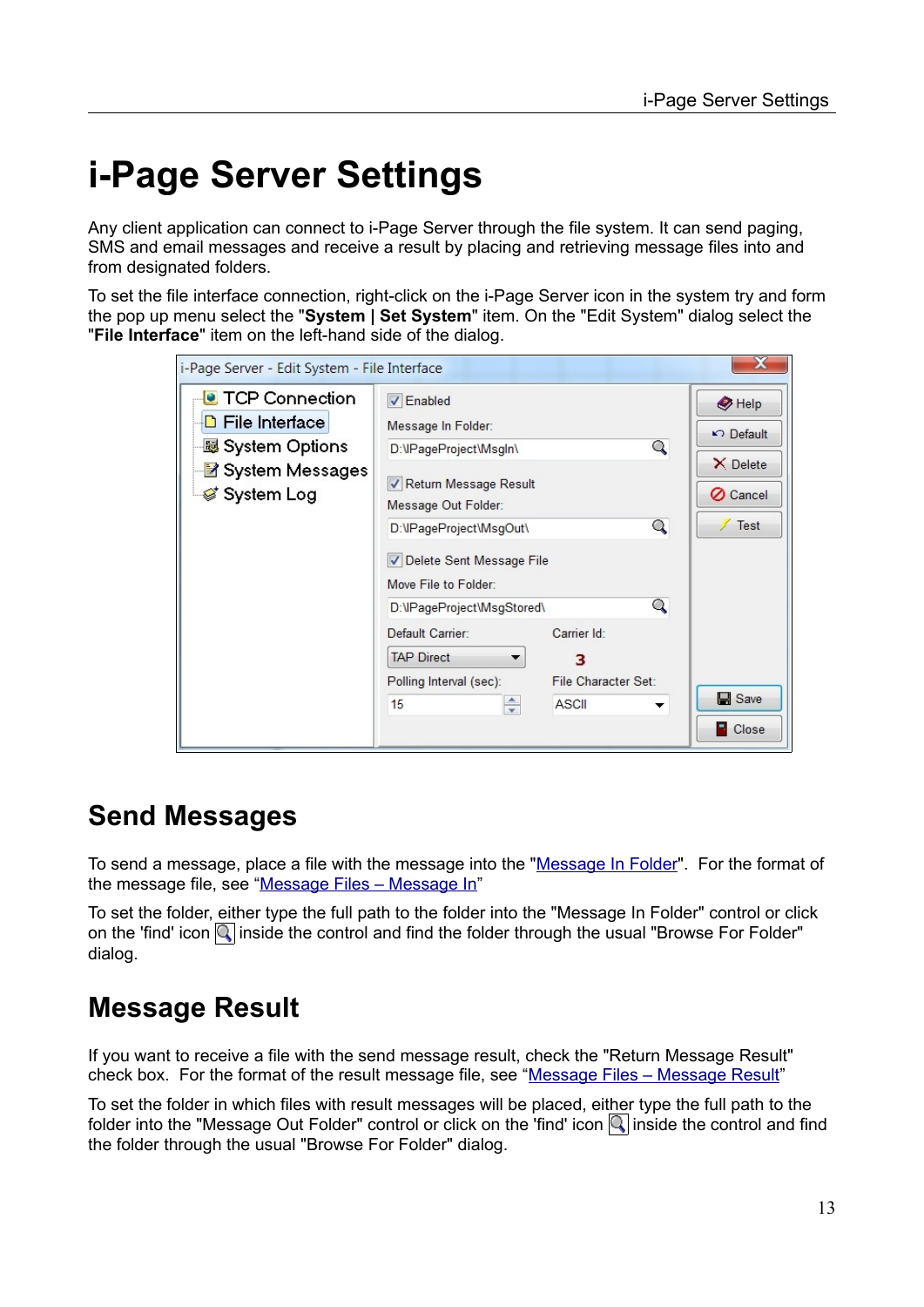## <span id="page-13-3"></span>**Save Sent Messages**

After the server reads a message from the '[message in folder](#page-3-2)', the message file is automatically deleted.

If you want to save the sent message file, UNCHECK the "Delete Sent Message File" check box and select a folder to store the sent messages in.

To set the folder, either type the full path to the folder into the "Move File to Folder" control or click on the 'find' icon  $\mathbb Q$  inside the control and find the folder through the usual "Browse For Folder" dialog.

If you do NOT want to save sent messages, check the "Delete Sent Message File" check box (default).

## <span id="page-13-2"></span>**Default Carrier**

The carrier field in the message file is an optional field. If the user does not enter a value for the message carrier, the system will use the default carrier.

To set the default carrier, select a carrier from the "Default Carrier" control.

## <span id="page-13-1"></span>**File Encoding**

To set a character encoding of the message file, select between the options in the "File Character Set" control.

| <b>File Encoding Options</b> | <b>Description</b>                                                                                |
|------------------------------|---------------------------------------------------------------------------------------------------|
| ASCII                        | Uses characters from the basic 7-bit ASCII encoding set                                           |
| <b>ANSI</b>                  | Uses characters from the extended 8-bit ASCII set, defined as<br>the current computer's code page |
| UTF-8                        | Uses UTF-8 Unicode character encoding                                                             |

If the file is formatted using UTF-8, then the **first 3 bytes** on the **first line** are: **0xEF 0xBB 0xBF**. It is required by many text processing and spreadsheet applications in order to recognise UTF-8 format.

## <span id="page-13-0"></span>**Polling Interval**

To set the interval in which i-Page Server will check the [message in folder](#page-3-2) for new messages, enter a number of **seconds** into the "Polling Interval" control.

```
Min: 5 seconds
Max: 600 seconds (10 minutes)
Default: 10 seconds
```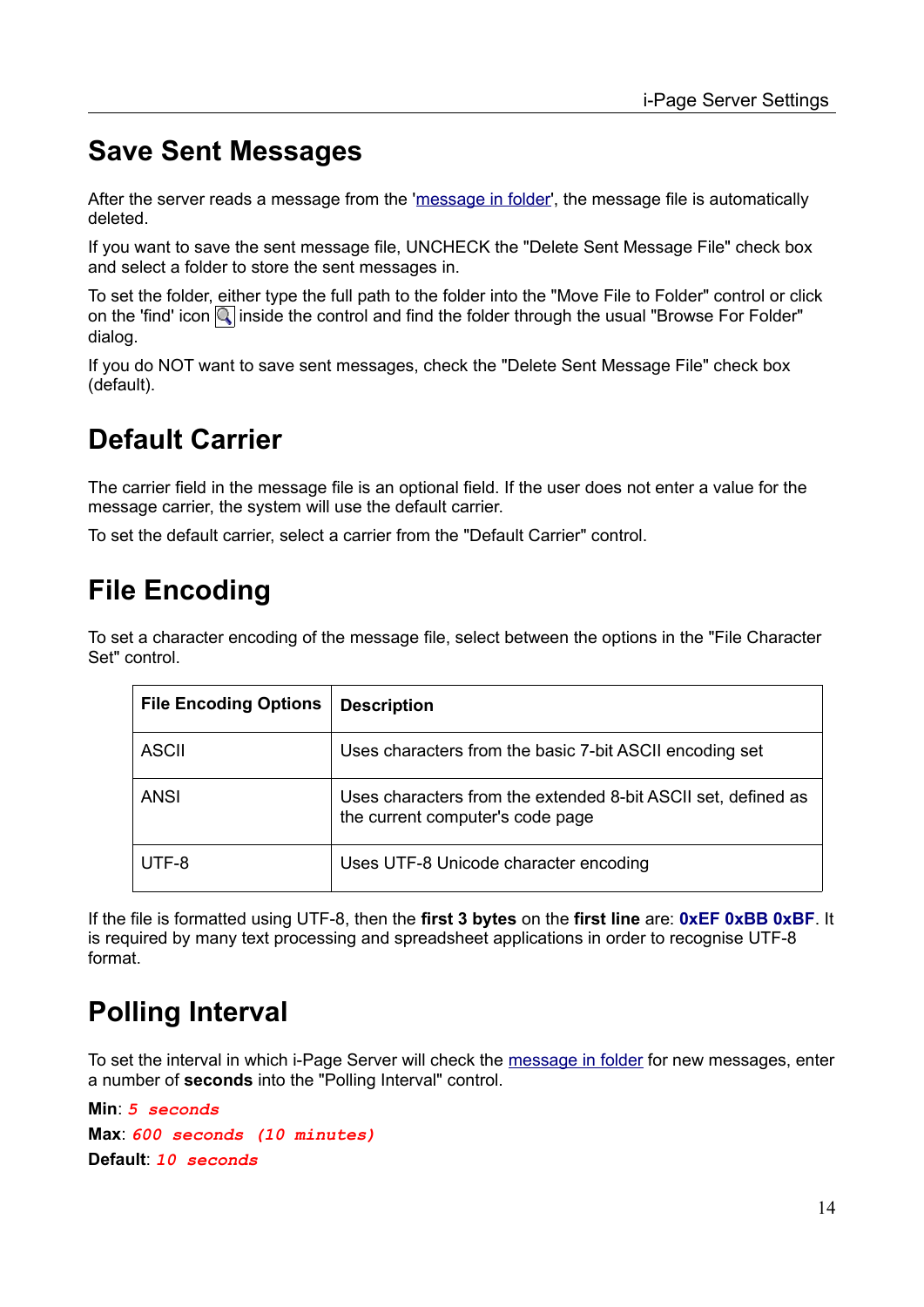## <span id="page-14-1"></span>**Enable File Connection**

To enable the file connection, check the "Enabled" check box. As soon as the file connection is enabled, the server will start checking the message in folder for new messages on every polling interval.

*Warning:*

- *The system will not allow you to save the enabled file connection if any of the 3 folders [\(message in,](#page-3-2)* [message result](#page-3-1)*,* [saved messages](#page-3-0)*) have the same value.*
- *The value of the* [message result](#page-3-1) *folder is not checked if the the "Return Message Result" is not selected.*
- *The value of the* [saved messages](#page-3-0) *folder is not checked if the "Delete Sent Messages" is selected.*

## <span id="page-14-0"></span>**Test File Interface**

i-Page Server includes a tool for a complete test of the file connection. During the testing, a message file is created and stored into a '[message in](#page-3-2)' folder. It is then retrieved, decoded and processed. An actual message is sent, through the selected carrier to the selected address. A result message is created and stored into the 'result message' folder.

To test the file connection, press the "Test" button on the right-hand side of the "Edit File Interface" dialog. The "Message File Interface Test" dialog pops up.

| Enter Address:      |                                                     | Message <b>Format</b> : |              |
|---------------------|-----------------------------------------------------|-------------------------|--------------|
| 1234567             |                                                     | Partial With Header     |              |
| Use Message Fields: |                                                     |                         |              |
| MsgId               | Msg                                                 | √ Subject               | $\sqrt{$ Age |
| Address             | Carrier                                             | Priority                |              |
| Message Data        |                                                     |                         |              |
|                     |                                                     |                         |              |
| Select Carrier:     |                                                     |                         |              |
| 3 - TAP Direct      |                                                     |                         |              |
| Message:            |                                                     |                         |              |
| This is a new line  | Hello World, from ""WiPath"" and 'kiwi' programmers |                         |              |
|                     |                                                     |                         |              |

Enter the receiver's address of the message you want to send into the "Enter Address" control.